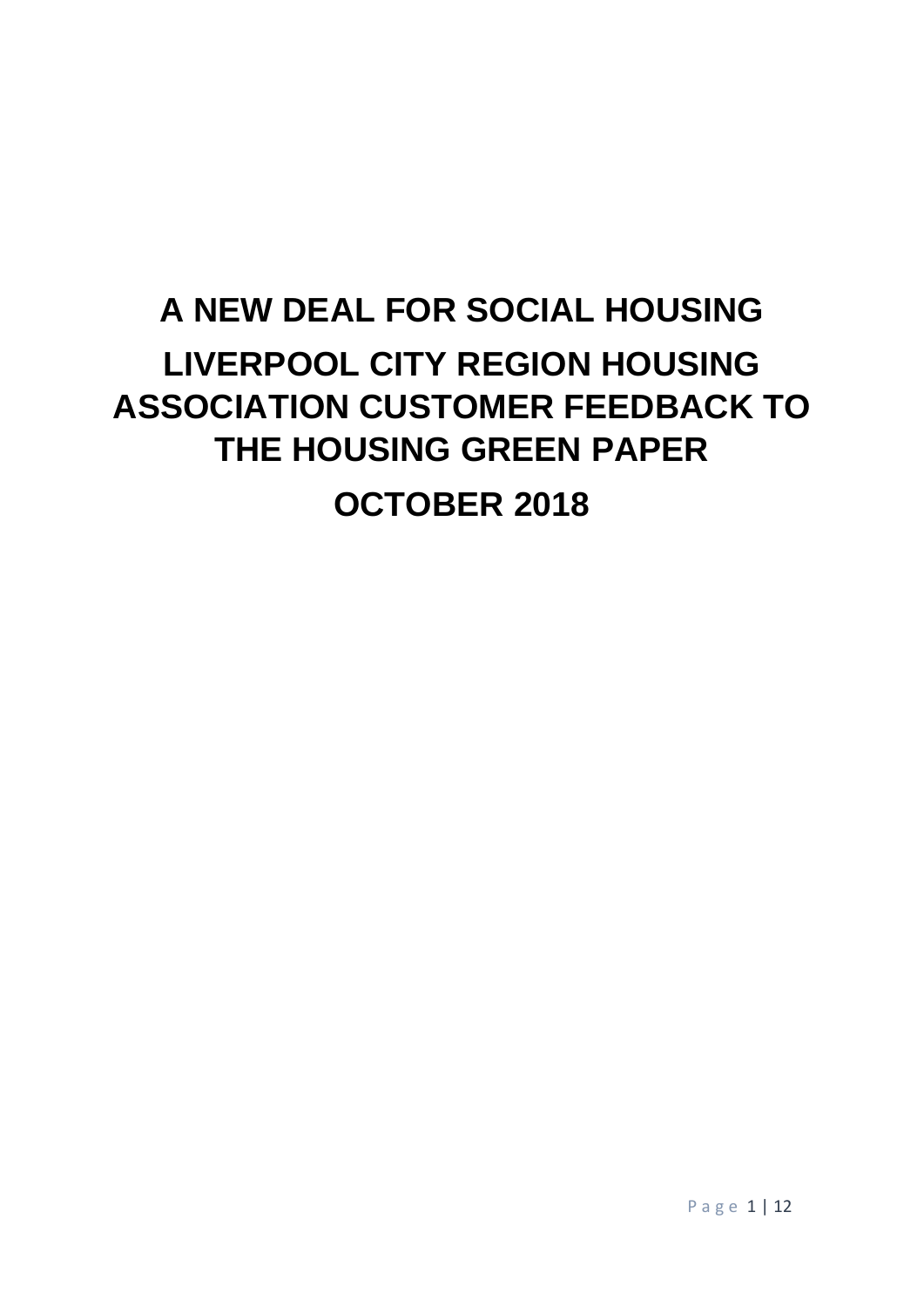# **Contents**

|    | 1.   Executive Summary | Page 3  |
|----|------------------------|---------|
| 2. | Background             | Page 4  |
| 3. | Methodology            | Page 4  |
| 4. | Questions              | Page 5  |
| 5. | <b>Key Themes</b>      | Page 7  |
| 6. | Conclusion             | Page 12 |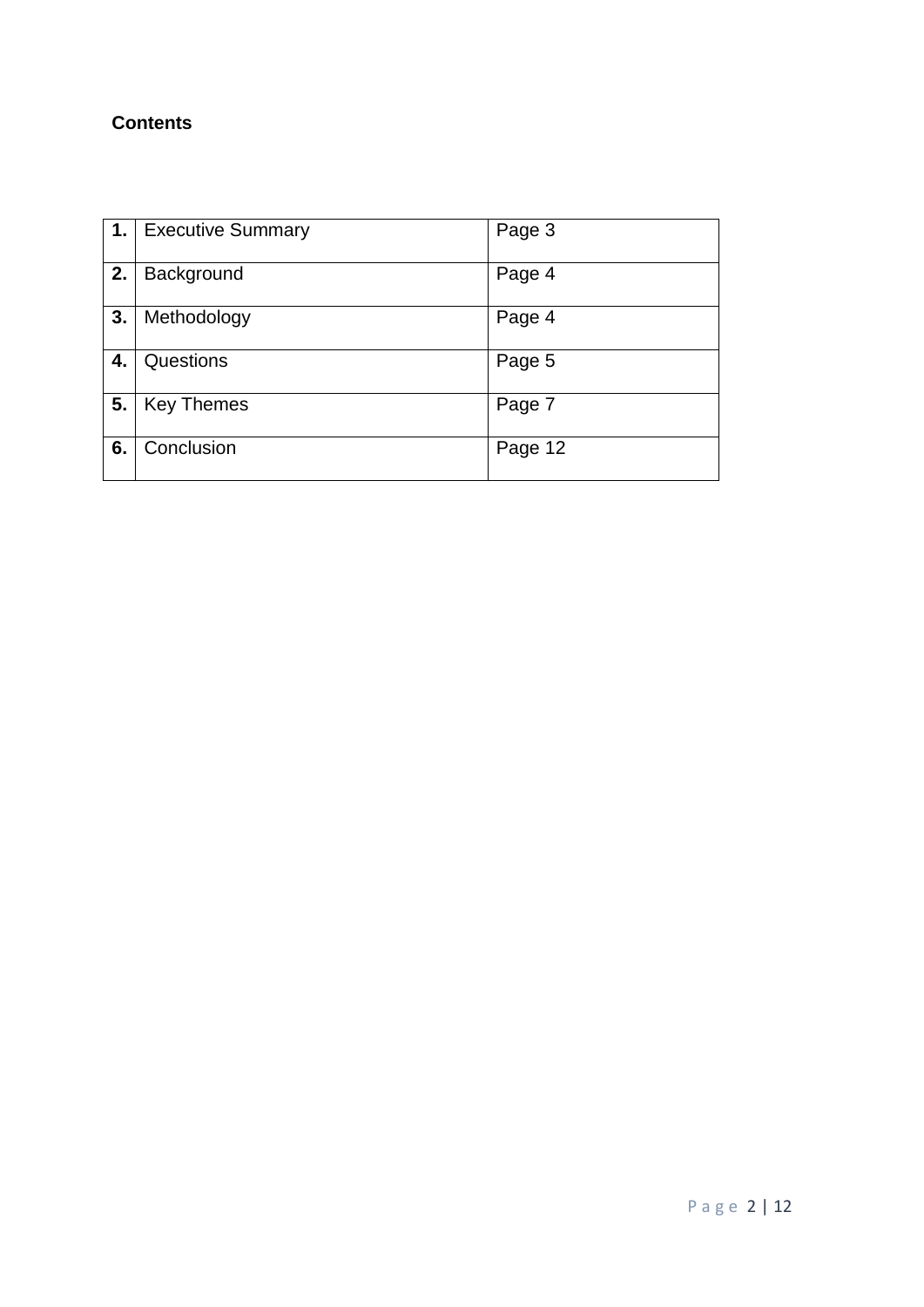#### **1. Executive Summary**

In response to the Government's green paper "A new deal for social housing", the housing associations in the Liverpool City Region (LCR) have collaborated on a joint response. As part of this submission, consultation has taken place with customers from a number of the partners to ensure that the tenant voice is reflected in our response to Government. The consultation took place using a variety of methods and was based around five key questions.

The questions were designed to test tenants' views about their perceptions regarding the responsiveness of their landlord and how they feel about being a social housing tenant. The profile of the replies was consistent both across organisations, and across geographical areas within the city region. The key highlights to the five questions are listed below:

- **Question 1** asked about whether tenants thought their landlord would listen to them if they raised a safety concern and 77% responded yes, they thought their landlord would listen. **Key message:** confidence in being listened to.
- **Question 2** asked if tenants a) knew how to make a complaint to their landlord and b) if they felt that their complaint would be resolved in a reasonable time. The response to a) was 84% but this dropped to 67% for part b). **Key message:** confidence in making the complaint but feel that this is then dealt with as a business process rather than listening to what the issue is actually about.
- **Question 3** asked if tenants felt that the resurrection of a national tenants' body would be useful and 75% responded with a positive. **Key message:**  there would be more merit in a regional rather than national tenant body as there was a fear that London issues would dominate.
- **Question 4** asked if tenants felt that their opportunities were affected by being a social housing tenant and only 28% said yes. **Key message:** people make assumptions about social housing tenants, that they are poor and needy and of lesser standing than home owners.
- **Question 5** asked if people thought that there was more that landlords and government could do to deal with the negative views of social housing tenants portrayed in the media with 64% responding yes. **Key message:** vulnerable people are stigmatised and most social housing tenants are ordinary people who work, raise their families to have sound values and are no different to occupiers of other tenures.

The views of customers are in line with the thinking from the housing associations, and the synergy of their views with those of their landlords has been reflected in the submission.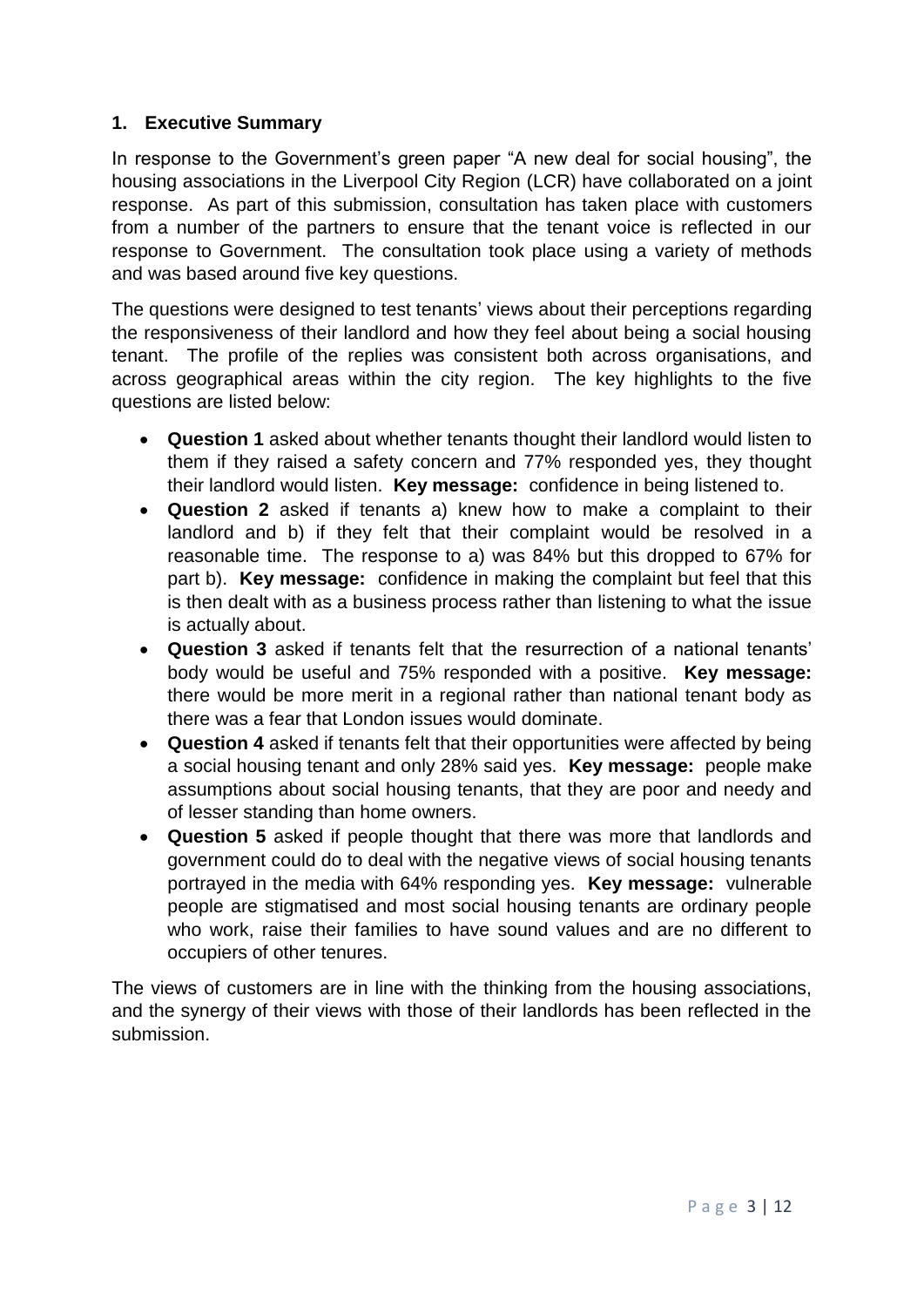## **2. Background**

The Ministry of Housing, Communities and Local Government (MHCLG) released their Social Housing Green Paper entitled "A New Deal for Social Housing" for consultation.

At the LCR Chief Executive's forum, a decision was made to submit a single response on behalf of partners and, in addition, that there should be consultation with customers in order to include the voice of our tenants in that submission. Plus Dane Housing has led this consultation and co-ordinated responses from partners around the region. In addition, Steve Biko Housing Association has led a joint diversity consultation to ensure that the voice of BME, disabled and LGTBQ tenants is heard and reflected in the submission.

In total responses were received from eight partners and those responses are included in this report. Those who contributed are:

- Halton Housing
- Liverpool Mutual Homes
- Magenta Living
- Onward
- Plus Dane
- Prima
- South Liverpool Housing
- Torus

Riverside engaged with Plus Dane having carried out a bespoke consultation with their own customers, and Steve Biko Housing contributed the outcomes of their diversity consultation event.

### **3. Methodology**

The housing green paper is divided into five chapters:

- Chapter 1 Ensuring homes are safe and decent;
- Chapter 2 Effective resolution of complaints;
- Chapter 3 Empowering residents and strengthening the Regulator;
- Chapter 4 Tackling stigma and celebrating thriving communities;
- Chapter 5 Expanding supply and supporting home ownership.

The consultation concentrated on at least one question from each chapter with the exception of chapter five as the thrust of that section is more focused on specific questions to housing providers around their ability to deliver a greater supply. The number of questions was limited to six in order to maximise the potential for responses. These were shared with partners for them to engage with their own tenants through tried and tested engagement routes, in order to maximise the engagement process. This included a mixture of online methods, postal questionnaires, telephone calls and face to face interaction through focus groups and bespoke events.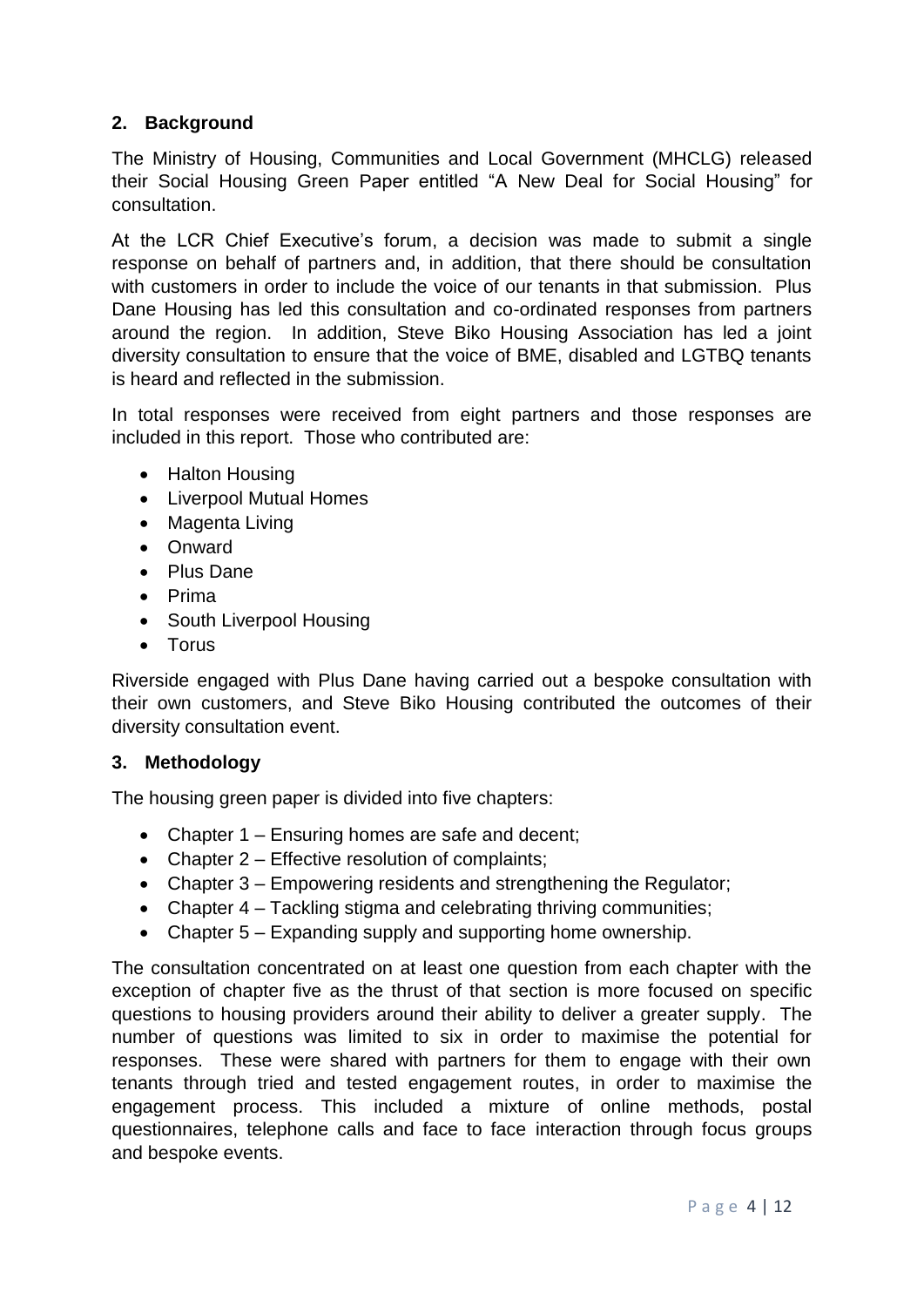In total 393 customers gave their responses to the questions, giving a broad spectrum of views across the region. An event was held to invite customers from an equalities background including disability, BME, trans, homeless and older people with a mix of male and female attendees. The views expressed by the participants in the diversity workshops are in line with the responses given by residents who replied through their own landlords' consultation mechanisms.

The tables below only provide the responses from the direct consultation that took place by providers with their own customers. The views from those attending the diversity focus group are included in the narrative but not in tables one or two below.

Once the various consultations had taken place, the results were shared with Plus Dane in order to co-ordinate the joint response. This report presents a summary of the consultation as a whole, outlining the key themes from customers of the social housing providers in the region and the topics that have been included in the final submission to government.

### **4. Questions**

The questions posed were standardised across all partners to ensure that the themes derived from the responses would be able to be analysed together. There was a link between the questions asked and the chapters of the Green Paper as demonstrated below:

- **Question 1** Following the Grenfell fire the importance of listening to tenants who have concerns about the safety of their home has been highlighted. If you reported any concerns you have about the safety of your home to your landlord are you confident you would be listened to? (**Chapter 1**)
- **Question 2** All social landlords have to have a formal process to allow customers to make a complaint. Are you confident you know:
	- o a) How to make a complaint to your landlord?
	- o b) That your complaint will be dealt with in a reasonable time and will be resolved? (**Chapter 2**)
- **Question 3** There used to be a national organisation for social housing tenants called the National Tenants' Voice which was abolished by the coalition government in 2010. Do you think that having a national organisation for tenants would improve how the government listens to tenants? (**Chapter 3**)
- **Question 4** Do you feel that the fact you are a social housing tenant affects the opportunities that you and your family have? (**Chapter 4**)
- **Question 5** Do you feel that there is more that your landlord and the government can do to tackle the negative view of social housing tenants that is shown in the media? (**Chapter 4**).

There was no question relating to chapter five as the topic of expanding supply and supporting home ownership is more aligned with financial and business decisions of individual organisations where comments relating to the stigma of social housing tenants would give richer insight to the views of our customers.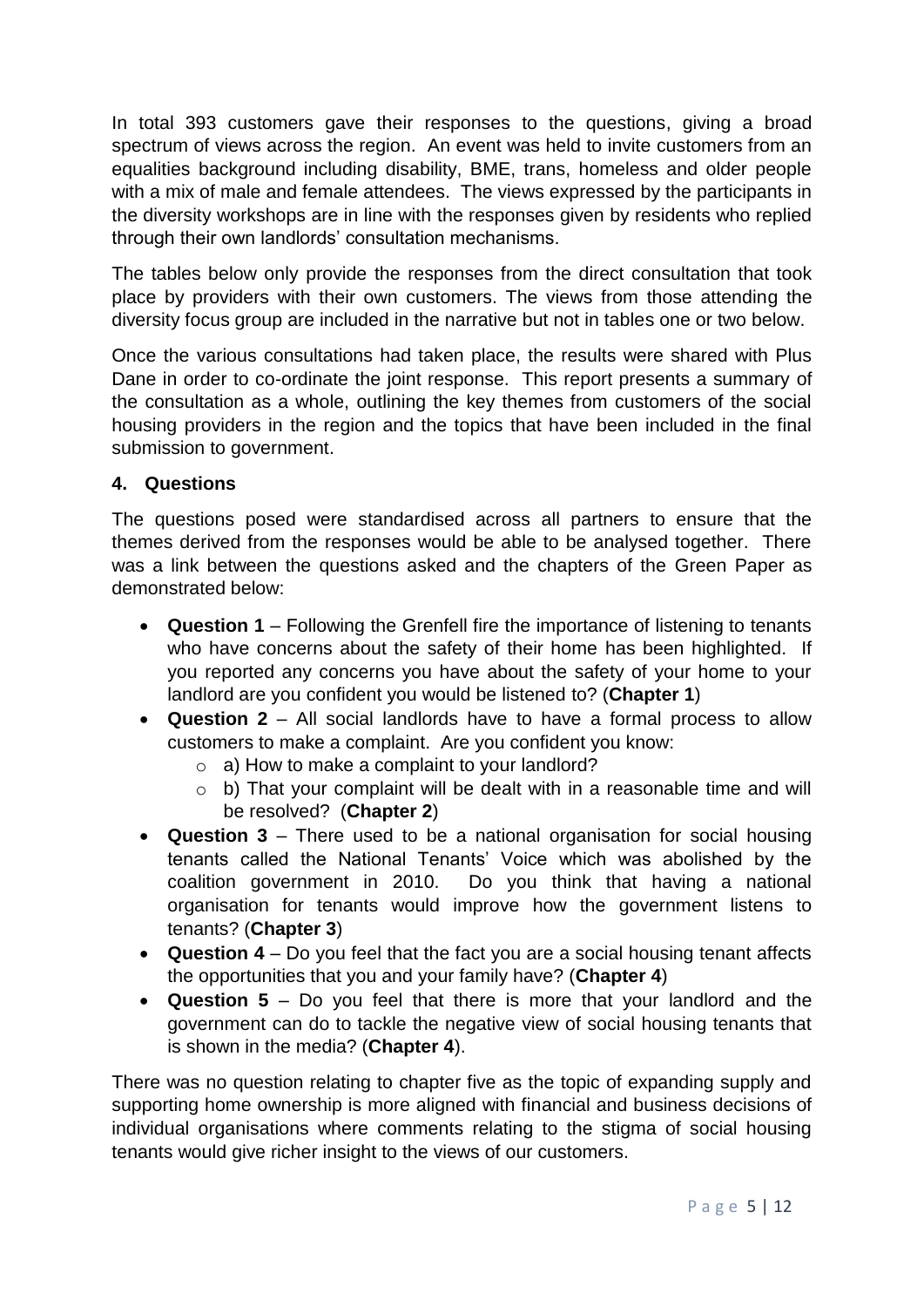A summary of responses from across the region is shown below in table one showing the numbers of yes and no per question. Table two shows a break down by percentage for each question. Where the totals do not add up to 376 or 100% this is because respondents answered don't know, unsure or failed to respond.

### **Table one: summary of responses all partners**

| Question                                                                                                                                                                                                                                                                                   |     | <b>No</b> |
|--------------------------------------------------------------------------------------------------------------------------------------------------------------------------------------------------------------------------------------------------------------------------------------------|-----|-----------|
| Following the Grenfell fire the importance of listening to tenants who<br>have concerns about the safety of their home has been highlighted. If<br>you reported any concerns you have about the safety of your home to<br>your landlord are you confident you would be listened to?        | 290 | 78        |
| All social landlords have to have a formal process to allow customers to<br>make a complaint. Are you confident you know:<br>a) How to make a complaint to your landlord?                                                                                                                  |     | 54        |
| That your complaint will be dealt with in a reasonable time and will<br>b)<br>be resolved?                                                                                                                                                                                                 | 251 | 99        |
| There used to be a national organisation for social housing tenants<br>called the National Tenants' Voice which was abolished by the coalition<br>government in 2010. Do you think that having a national organisation for<br>tenants would improve how the government listens to tenants? |     | 79        |
| Do you feel that the fact you are a social housing tenant affects the<br>opportunities that you and your family have?                                                                                                                                                                      |     | 264       |
| Do you feel that there is more that your landlord and the government can<br>do to tackle the negative view of social housing tenants that is shown in<br>the media?                                                                                                                        | 242 | 115       |

### **Table two: summary of all partner responses by percentage**

| Question                                                                                                                                                                                                                                                                            |     | <b>No</b> |
|-------------------------------------------------------------------------------------------------------------------------------------------------------------------------------------------------------------------------------------------------------------------------------------|-----|-----------|
| Following the Grenfell fire the importance of listening to tenants who<br>have concerns about the safety of their home has been highlighted. If<br>you reported any concerns you have about the safety of your home to<br>your landlord are you confident you would be listened to? | 77% | 21%       |
| All social landlords have to have a formal process to allow customers to<br>make a complaint. Are you confident you know:<br>a) How to make a complaint to your landlord?                                                                                                           |     | 14%       |
| b) That your complaint will be dealt with in a reasonable time and<br>will be resolved?                                                                                                                                                                                             | 67% | 26%       |
| There used to be a national organisation for social housing tenants<br>called the National Tenants' Voice which was abolished by the coalition                                                                                                                                      | 75% | 21%       |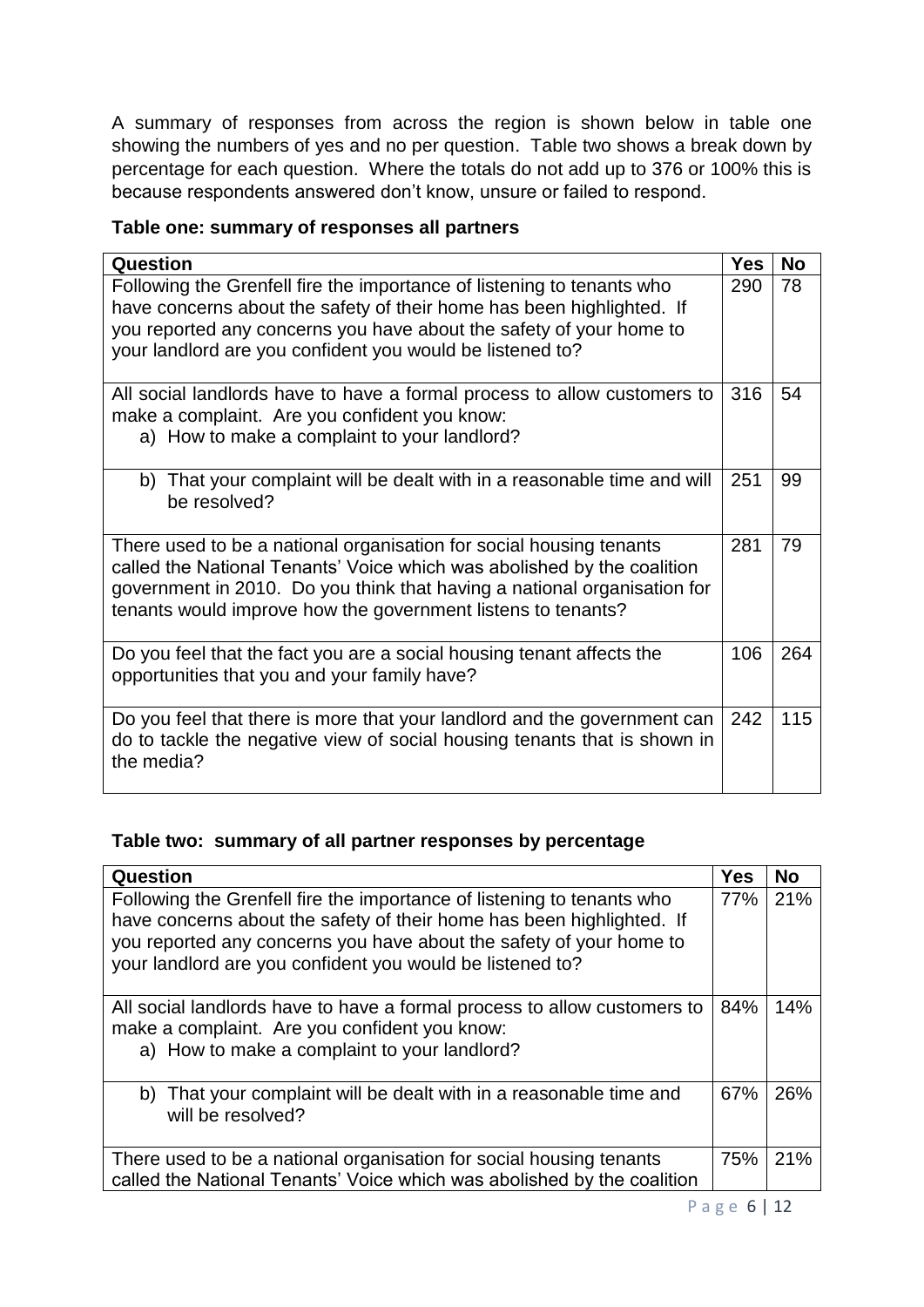| government in 2010. Do you think that having a national organisation<br>for tenants would improve how the government listens to tenants?                            |         |     |
|---------------------------------------------------------------------------------------------------------------------------------------------------------------------|---------|-----|
| Do you feel that the fact you are a social housing tenant affects the<br>opportunities that you and your family have?                                               | 28%     | 70% |
| Do you feel that there is more that your landlord and the government<br>can do to tackle the negative view of social housing tenants that is<br>shown in the media? | 64% 31% |     |

Due to the differences in the sample size of each provider, direct conclusions would not provide a statistically valid narrative; therefore observations about trends are made as a true like for like comparison is not possible.

Customers generally felt that they would have confidence in being listened to if they raised any safety concerns, although only one landlord had 100% confidence of their tenants.

The majority of tenants knew how to make a complaint to their landlord, however their confidence that the complaint would be resolved and within a reasonable time shifted in all cases.

Views around the need for a national tenant body show an overwhelming majority of customers in favour. The narrative was more nuanced when customers explained their thinking and this is explored below.

Whether customers felt that they had reduced opportunities as a social housing tenant was seen as negative in all but one case. There was a strong sense of pride in being a tenant of a social landlord; however the comments below show a broader sense of frustration with societal views.

The question about whether there was more that could be done to tackle the negative portrayal of social housing in the media showed agreement across all partners. This question elicited the greatest response and some wide reaching views which are explored below.

### **5. Key themes**

In addition to the Yes/No option for each question there was the opportunity to give further information after each question. There was a mixed response to this with some respondents choosing to expand on their answers where a significant proportion opted to simply answer yes or no.

When reviewing the opinions given by customers the themes are consistent across all landlords, there were no particular issues where tenants of one provider felt differently to their counterparts living in another landlords' property or between those tenants who attended the diversity focus group. The comments below are grouped according to themes by question with some quotes to provide validation.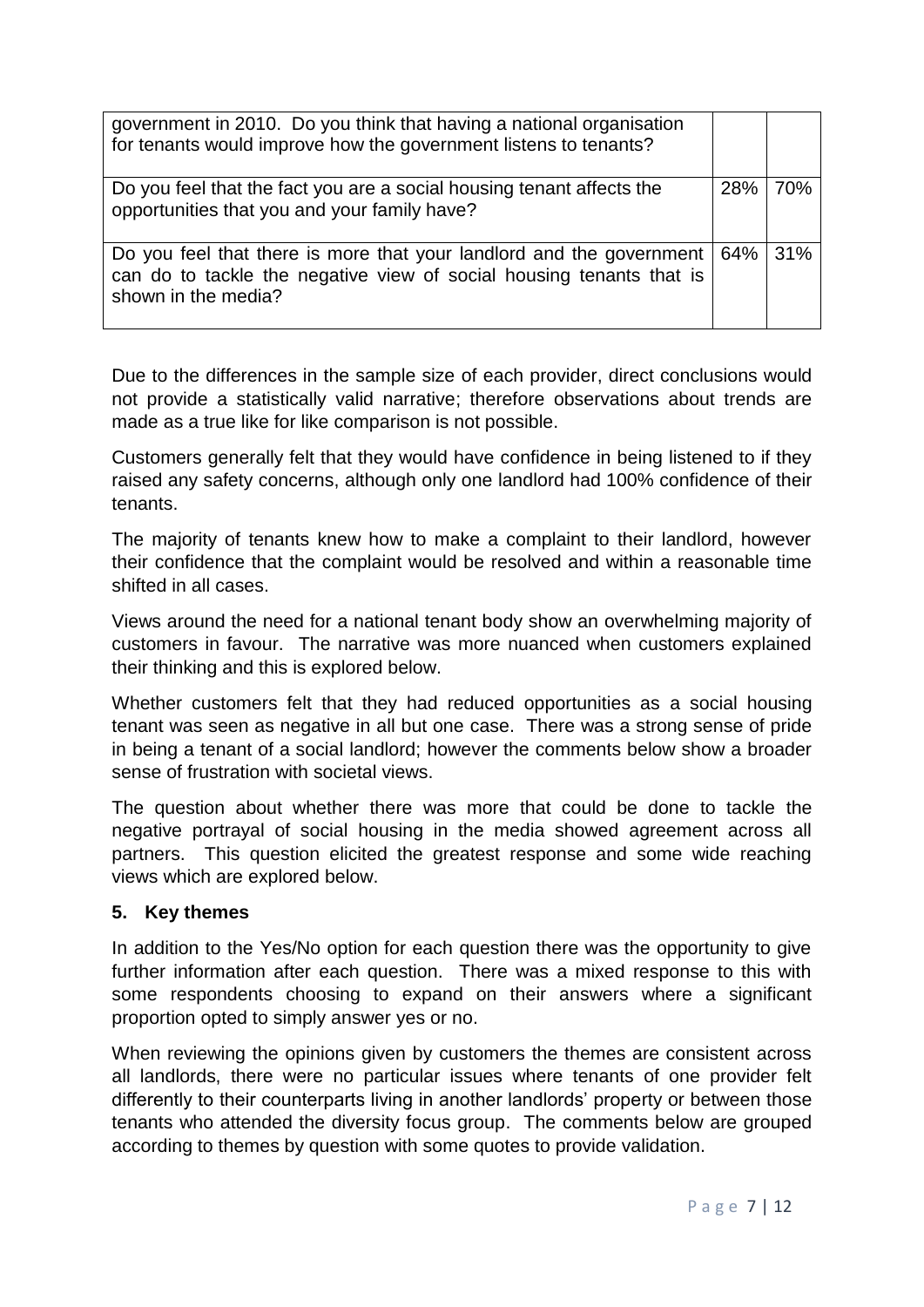*Question 1 – Following the Grenfell fire the importance of listening to tenants who have concerns about the safety of their home has been highlighted. If you reported any concerns you have about the safety of your home to your landlord are you confident you would be listened to?*

In general, people were complimentary about the staff that work for their landlord and gave examples of when staff had listened and of the action taken. There were some negative comments where people thought that they wouldn't be listened to but these were in the minority.

There were some comments about being listened to but then how long it took for repairs to be completed. There were also some individual examples of repairs being reported that have not been actioned to the satisfaction of the customer. There was a concern voiced that landlords should make sure their staff are properly trained in health and safety issues. Most of the comments were quite succinct and include the examples below.

"On my past experience ….I feel I'm listened to"

""have always had prompt action in the past"

"Yes, staff react quickly to this"

"it may take a couple of emails or phone calls but I am confident that it would be addressed"

"I have reported problems in the past which have been sorted"

*Question 2 – All social landlords have to have a formal process to allow customers to make a complaint. Are you confident you know a) how to make a complaint to your landlord and b) that your complaint will be dealt with in a reasonable time and will be resolved?*

The general theme from this question is that customers do know how to make a complaint to their landlord and that on the whole it will be responded to, although there were some comments about the time it might take and the quality of the response to address the issue. There were comments that landlords would listen but not always tackle the underlying issue, rather being more concerned with dealing with the complaint itself. Generally it was thought that it was more important to keep the tenant informed through the process rather than being concerned about rigid timescales. Also it was noted that a customer may know how to complain but not about the stages or processes surrounding the complaint system.

Customers from a number of landlords made reference to reporting anti-social behaviour and made comments (both positive and negative) about the response to these reports. This has been highlighted as landlords will rarely class a report of anti-social behaviour as a "complaint" and will neither categorise it or process the report in line with the complaint process but will enact their procedures for dealing with anti-social behaviour. This would seem to be a good example of landlords not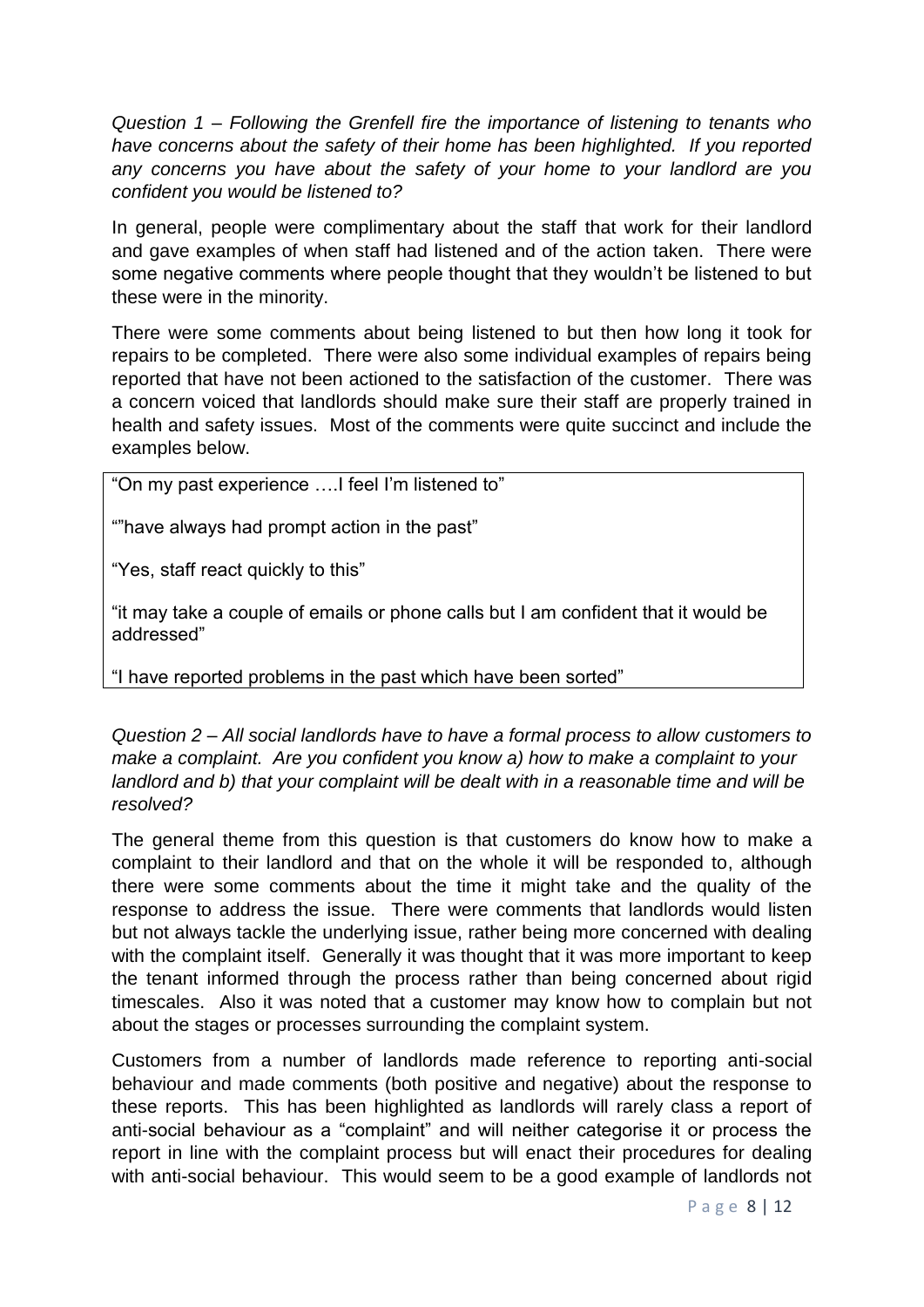appreciating the way that their customers class an issue and the potential for then being seen not to respond in an appropriate manner. Below is a sample of comments about making a complaint.

"My landlord is very approachable"

"I don't escalate an issue if I am not happy with the response"

"Happy that landlord listens but does not always act on what they hear"

"I believe staff are primed to respond to complaints quickly but they are not invested in long term solutions"

"It takes too long going back and forth with staff"

"People know how to complain but not necessarily the stages of complaint"

*Question 3 – There used to be a national organisation for social housing tenants called the national Tenants' Voice which was abolished by the coalition government in 2010. Do you think that having a national organisation for tenants would improve how government listens to tenants?*

There was a mixed view from customers about the merits of having a national tenant body. Although the responses to the yes/no question gave a clear view that this would be a positive development, the narrative provided was not as clear cut. However there were some clear points that were made across all landlords.

The first is that there is a great deal of scepticism about the government and their will to listen to a body that represents tenants. For those in favour there was a belief that there was a benefit to a collective voice rather than individuals trying to campaign or get a point across.

Several tenants suggested that a regional organisation could be more effective than a national one due to the fear that the voices of those in London and the South East was louder and more influential than the rest of the country.

"Don't think the Government could care less about social housing they are all very fortunate wealthy people who will never experience hardship"

"I have said YES to this question but I don't think the Government would listen to what we want"

"The Government will do what they want"

"I don't believe the current government wishes to listen,"

"One large voice is better than several small ones"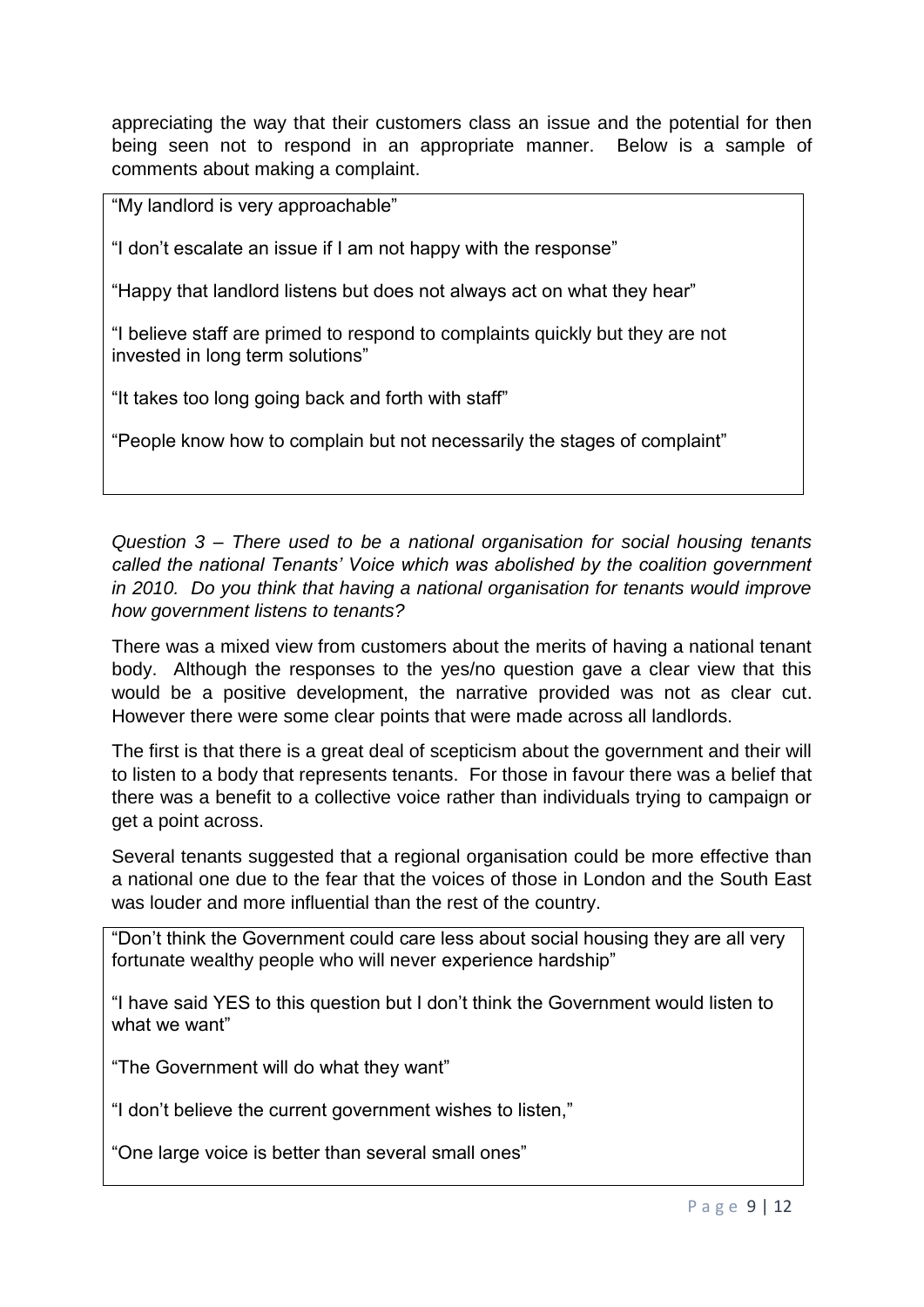"Many voices are better than a few"

"Banding together, you need a group one on their own is no good"

"We need a regional body – national wouldn't work"

"..it would be South East biased"

"needs to be regional due to geographical and demographic differences"

"as long as it is based in a community and not in London"

"tenants may pay more for rent than a homeowner pays for a mortgage so why not the right to be heard"

*Question 4 – Do you feel that the fact you are a social housing tenant affects the opportunities that you and your family have?*

Many people felt proud to be social housing tenants, that opportunity was there, and it is up to individuals to make their own way. One customer said that they felt that being a social housing tenant affects opportunities in a positive way as the rent would always be affordable and there would never be an unexpected bill for repairs, therefore they are secure to plan for other expenses. However, there were other people who talked about the stigma felt from employers and in relation to securing financial services. There were remarks that sometimes the issues are around disadvantaged neighbourhoods and issues of poverty beyond tenants' control.

One issue that was raised that should be of concern to partners is the view that our own staff can treat people as tenants and perpetuate the feelings of stigma for our customers.

"the local area is more of an issue than my landlord"

"Society assumes you are poor and needy"

"employers think we are a thief, thug, drug dealer or addict!"

"People assume you have a "tenant mentality" whatever that is"

"People think we are scumbags"

"We are often treated as second class citizens"

"social housing tends to be in poorer areas with fewer jobs and poorer education standards"

"affluent homeowners are deemed as well educated law abiding citizens!!"

"The stigma not only comes from employers but from the workforce employed by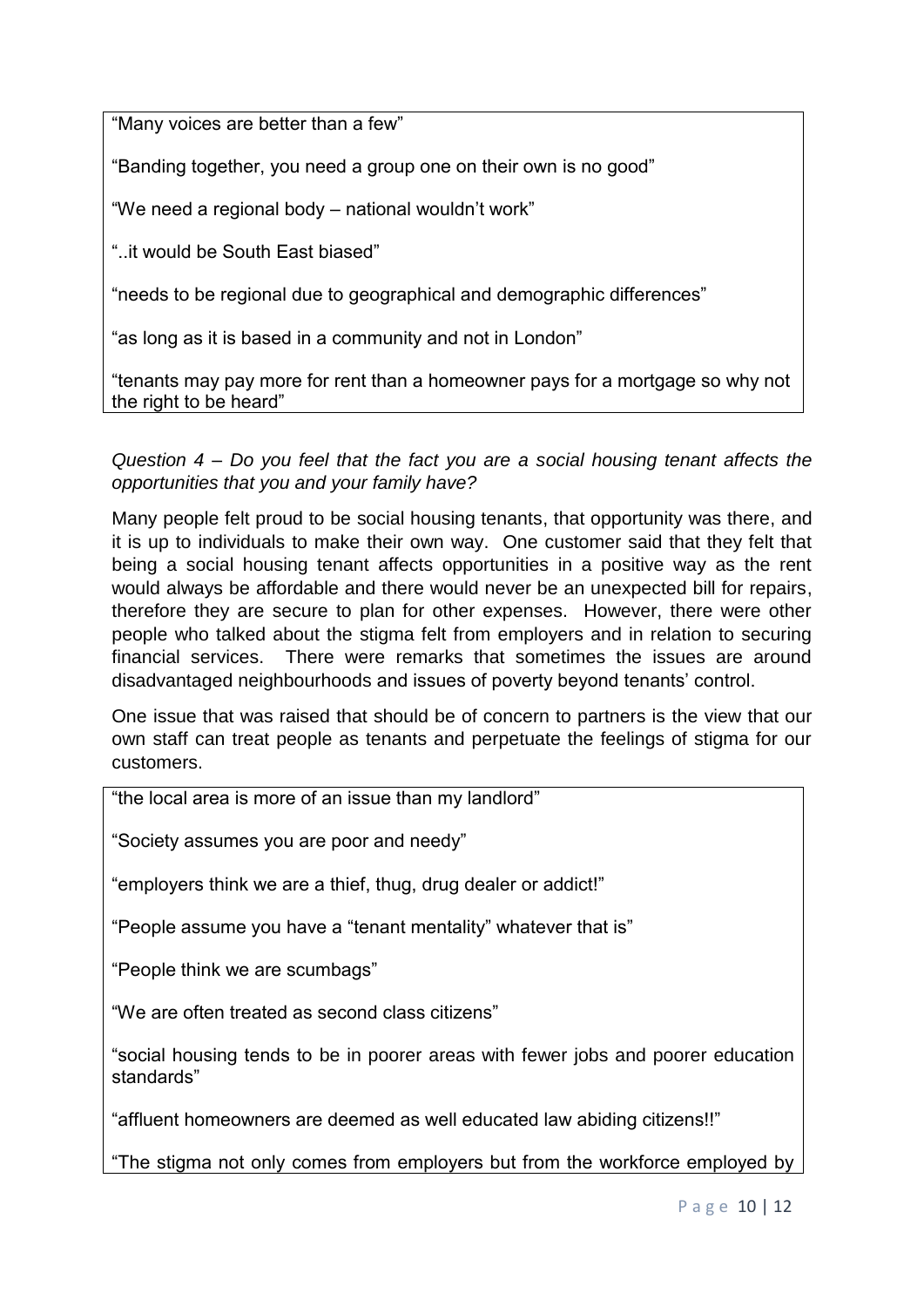| XX |  |
|----|--|
|    |  |

*Question 5 – Do you feel that there is more that your landlord and the government can do to tackle the negative view of social housing tenants that is shown in the media?*

This question experienced the greatest number of responses across the board and there was significant cross over with the topics covered in the previous question. There were strong views that the media presented images of social housing tenants as unemployed, with addictions and an inability to behave correctly. There was some resignation that the media played to this stereotype either for political or commercial reasons – negative images sell programmes and newspapers. Some comments suggested that the government should play a role in preventing the negative images of social housing that are portrayed in the media including the strengthening of the code of conduct for broadcasters and journalists. There was a view expressed that the language used in the Green Paper reinforced stigma in a number of ways, most particularly when using patronising language such as "we want to celebrate the role of residents in shaping fantastic places...".

Views were expressed around the perceived supremacy of homeownership from the perspective that the emphasis and obsession with homeownership as the tenure that everyone should aspire as being derogatory to those who rent, but also that the government should do more to help those who are struggling to buy if that is what they believe to be the "norm".

The role of tenants in helping to combat negative stigma was raised as well as the landlord and the government. The supply of housing and the lack of new social homes being built was put forward as a reason why stigma was acute – some feel that social housing is no longer widely perceived as the tenure for poorer working families.

There were a number of comments made about the term social housing and that continuing to use that as a label perpetuates stigma as well as highlighting the role our staff play in reinforcing the negative view. One person suggested renaming it "sociable housing".

"Show the positive side not just drugs alcohol and poverty. We work and look after our house"

"there is an assumption that we are unemployed"

"we actually work and bring our children up with good sound values and care about their futures"

"focus on tenants that smoke and drink .. while discussing financial problems .. not all social landlord tenants smoke and drink but still have financial problems"

"the propaganda is stigmatising vulnerable people"